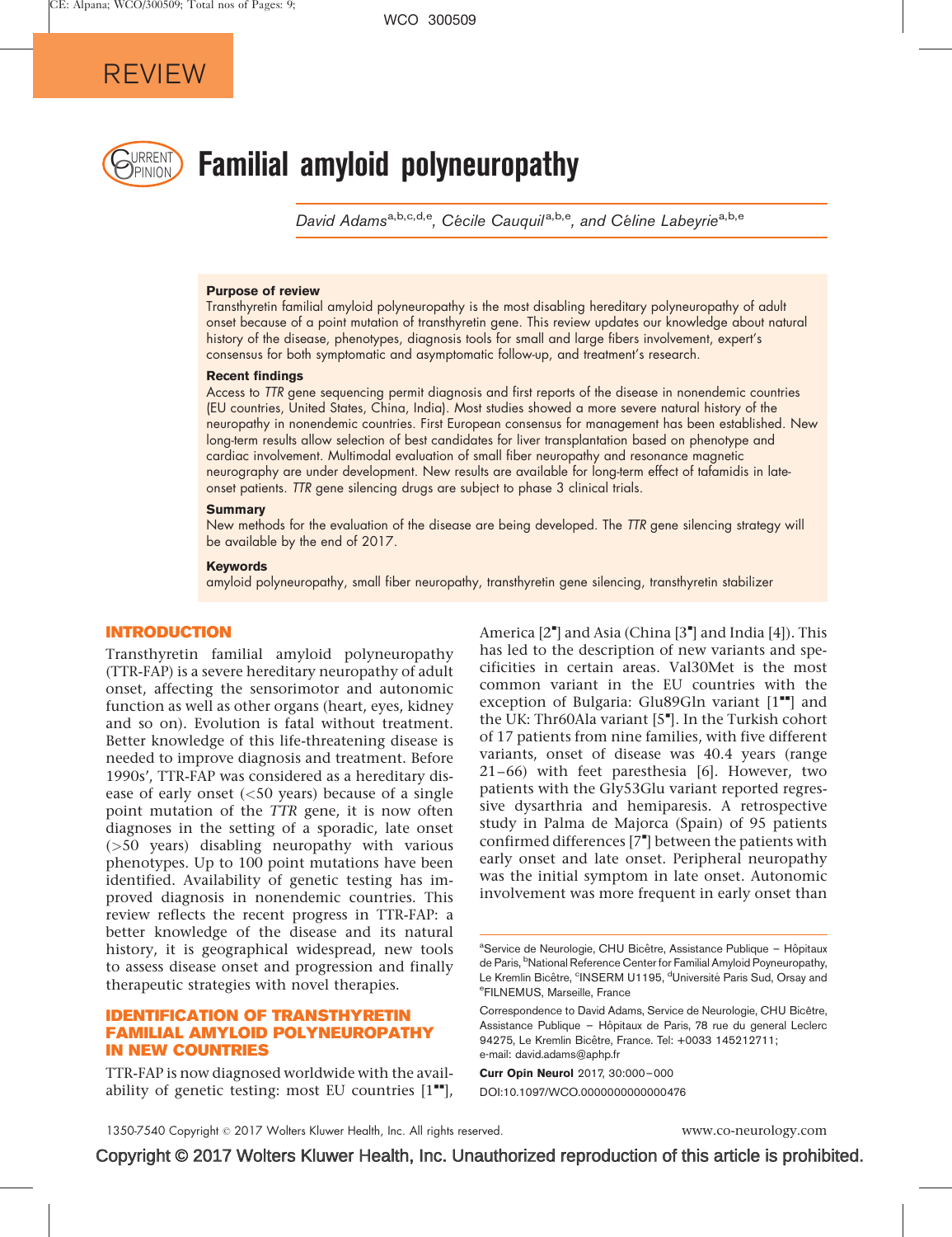# KEY POINTS

- TTR-FAP is a worldwide disease.
- Tafamidis, a TTR stabilizer, is able to control disease progression at very early stage of early-onset Val30Met TTR-FAP.
- Two phase 3 clinical trials are ongoing with TTR gene silencing to knock down both mutant and wild type TTR; results should be available at the end of 2017.
- Tools assessing small fiber neuropathy are needed to allow early diagnosis of the disease and monitor effect of therapies.
- A European consensus for management of TTR-FAP, and carriers of TTR mutations has been elaborated to guide clinicians.

late-onset patients (26 versus 5%). During followup, systemic involvement was more common in late-onset patients. The characteristics of four unrelated Chinese families with genetically confirmed TTR-FAP have been reported with four different mutations [\[3](#page-7-0)"[\]](#page-7-0). All patients presented with a length-dependent sensorimotor polyneuropathy associated with cardiomyopathy and vitreous opacities. As of today, 18 different TTR variants have been reported among 39 families in China and two TTR variants Ala97Ser [\[3](#page-7-0)"[\]](#page-7-0) and in Taiwan.

## PHENOTYPE VARIABILITY, VARIOUS COURSE SEVERITY

A more severe and rapid course has been reported with some variants: late-onset Val30Met, Ile107Val, and Thr60Ala with a shorter survival of 6–7 years from onset  $[5^{\bullet}, 8^{\bullet \bullet}]$  $[5^{\bullet}, 8^{\bullet \bullet}]$ . French patients with three different genotypes were compared with Portuguese Val30met patients. French, Ile107Val, Ser77Tyr, and late-onset Val30Met FAP showed more rapid and severe disease progression in comparison with Portuguese Val30Met FAP. Onset of gait disorders was three times faster and the functional impairment measured by modified Norris declined 40 times faster in Ile107Val patients. Median survival was significantly shorter in Ile107Val and in lateonset Val30Met patients  $[8^{\bullet\bullet}].$  $[8^{\bullet\bullet}].$  $[8^{\bullet\bullet}].$  $[8^{\bullet\bullet}].$ 

A large multinational study characterized neuropathy severity and rate of progression in 283 patients with TTR-FAP. Neuropathy Impairment Scores (NIS), polyneuropathy disability (PND) scores, and manual grip strength were collected. Intercountry variation was observed, concerning TTR variants with the majority of patients from Portugal (92%) having early-onset Val30Met-FAP

as well as for PND score and FAP stage. There was an association between NIS and TTR genotype. The estimated rate of NIS progression for a population with a median NIS of 32 was 14.3 points/year; the corresponding estimated rate for the modified  $NIS + 7$  is 17.8 points/year [\[9](#page-7-0) $"$ [\]](#page-7-0).

## MISDIAGNOSIS AND RED FLAGS

TTR-FAP is a rare disease and diagnosis is usually delayed by 2–5 years; we must evoke this diagnosis more often in case of progressive idiopathic polyneuropathy. In endemic countries like Portugal, early diagnosis of onset of the disease is frequent and facilitated by positive family story, genetic counselling, and periodic follow-up in the national referral center. In nonendemic countries, diagnosis is still difficult and delayed, favored by a sporadic presentation, many pitfalls and misdiagnosis because of varied inaugural symptoms  $[10,11$ <sup>---</sup>[\]](#page-7-0) (Table 1). Chronic inflammatory demyelinating polyneuropathy is one of the major misdiagnosis  $[8\text{--}11\text{--}$  $[8\text{--}11\text{--}$ , because of a sensorymotor impairment with areflexia; nerve conduction sometimes fulfilling European Federation of Neurological Societies/PNS definite criteria for chronic inflammatory demyelinating polyneuropathy in  $15\%$  [\[8](#page-7-0) $\bullet$ [\]](#page-7-0) to 37% [\[11](#page-7-0) $\bullet$ ], albuminocytologic dissociation in cerebrospinal fluid in 23%  $[11$ <sup> $H$ </sup> to  $71\%$  [\[11](#page-7-0) $"$ [\].](#page-7-0) Other misdiagnosis are recurrent including lumbar spinal stenosis  $[10,11$ <sup> $\bullet$ </sup>[\]](#page-7-0) and idiopathic axonal polyneuropathy [\[10\]](#page-7-0), seldom motor neuron disease [\[12\]](#page-7-0). TTR-FAP is rarely initially suspected in late-onset TTR-FAP, and only in 23 to 33% of patients [\[10\].](#page-7-0) Hereditary amyloid protein transtyretin (ATTR) amyloidosis should be suspected in elderly presenting with progressive vitreous opacities of undeter-mined etiology [\[13](#page-7-0)"[\]](#page-7-0).

Red flags to identify TTR-FAP have been sug-gested [\[14](#page-7-0)"[\]](#page-7-0) (Table 2). TTR-FAP should be suspected when progressive peripheral sensory–motor neuropathy is associated to one or more of the following: family history of a neuropathy, autonomic dysfunction, cardiac hypertrophy, gastrointestinal disorder, unexplained weight loss, carpal tunnel syndrome, renal impairment, or ocular involvement. These red flags are frequent in early-onset Val30Met patients, but are uncommon in late-onset cases except weight loss and are thus less appropriate for nonendemic areas [\[15,16](#page-7-0)<sup>"</sup>[\]](#page-7-0) (Table 2).

## CLINICAL MEASURES AND NEW TOOLS FOR ASSESSING TRANSTHYRETIN FAMILIAL AMYLOID POLYNEUROPATHY PATIENTS

It is necessary to better quantify the evolution of TTR-FAP to manage these patients. The relationship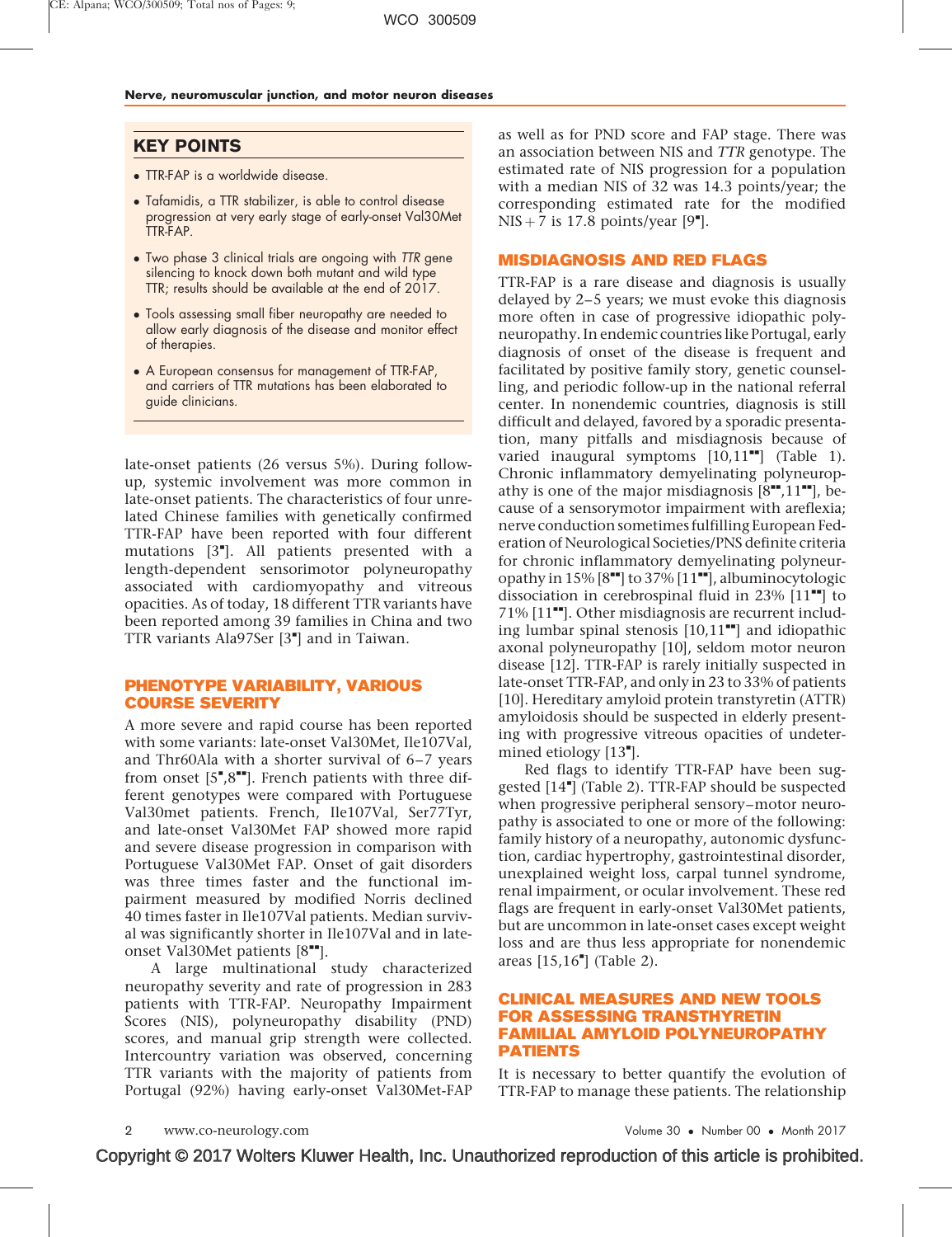| <b>Ref</b> | <b>Characteristics of series</b>                                                                                                                                                                                    | <b>Most frequent</b><br><b>Genotype</b>                                    | <b>Incidence of</b><br>misdiagnosis | <b>Misdiagnosis</b>                                                                                                                                                                                                                                                                                                                                                                     | $\%$                                                                                  |
|------------|---------------------------------------------------------------------------------------------------------------------------------------------------------------------------------------------------------------------|----------------------------------------------------------------------------|-------------------------------------|-----------------------------------------------------------------------------------------------------------------------------------------------------------------------------------------------------------------------------------------------------------------------------------------------------------------------------------------------------------------------------------------|---------------------------------------------------------------------------------------|
| $[11 -$    | 150 patients with ATTR diagnosed<br>Period 1999-2013<br>Reference center for amyloidosis<br>(Pavia, Italy)                                                                                                          | Val30Met<br>26% Glu89Gln<br>19% Phe64Leu 13%<br>lle68Leu 9%<br>Thr49Ala 5% | 33%                                 | CIDP $n = 30$<br>Lumbar and sacral radiculopathy and<br>lumbar canal stenosis $(n = 11)$<br>Paraproteinaemic peripheral neuropathy<br>$(n=3)$<br>AL amyloidosis $(n=3)$<br>Wild-type ATTR amyloidosis $(n = 1)$<br>Toxic peripheral neuropathy $(n=4)$<br>Vasculitic peripheral neuropathy $(n = 1)$<br>Motor neuron disease $(n=1)$<br>Fibromyalgia $(n=2)$<br>Other diagnosis $(n=2)$ | (61)<br>$[22$ $]$<br>[6]<br>[6]<br>[2"<br>$[8 - 1]$<br>[2"<br>[2"']<br>$[4]$<br>$[4]$ |
| $[10]$     | 60 patients<br>Period 2008-2010<br>46 French non Portuguese origin<br>Four major phenotypes: SF-PNP, or<br>LD all fiber PNP, and three new<br>phenotypes: multifocal neuropathy<br>in upper limbs, ataxic PNP (20%) | Val30Met 46<br>Ser77Tyr 28<br>lle 107 Val 6.5%                             | 74%                                 | idiopathic axonal PNP $(n=11)$<br>CIDP $(n=8)$<br>lumbar spinal stenosis $(n=7)$                                                                                                                                                                                                                                                                                                        |                                                                                       |
| $[12]$     | Report of cases<br>of ATTR amyloidosis mimicking ALS<br>and review of cases                                                                                                                                         | Val30Met<br>Phe64Leu<br>lle68Leu<br>Tyr78Phe                               | $N = 10$                            | ALS<br>Motor neuropathy<br>Motor CIDP                                                                                                                                                                                                                                                                                                                                                   |                                                                                       |
|            |                                                                                                                                                                                                                     | Val93Met                                                                   |                                     |                                                                                                                                                                                                                                                                                                                                                                                         |                                                                                       |

Table 1. Misdiagnosis of Transthyretin familial amyloid polyneuropathy

ALS, amyotrophic lateral sclerosis; ATTR, amyloid protein transtyretin; CIDP, Chronic inflammatory demyelinating polyneuropathy; PNP, polyneuropathy.

between disease stage and NIS-lower limbs (NIS-LL) and Norfolk quality of life-diabetic neuropathy (Norfolk QOL-DN) total score was assessed in 61 patients with Val30Met-TTR-FAP and 16 healthy controls. NIS-LL and Norfolk QOL-DN scores discriminated disease stages  $[17"']$  $[17"']$ . An outcome measure at the activity and participation level has been built in FAP using Rasch methodology [\[18](#page-7-0)"[\]](#page-7-0). A preliminary pre-familial amyloid polyneuropathy specific Rasch-built overall disability scale (FAP-RODS) was assessed twice in 248 patients with early-onset Val30Met TTR-FAP patients enrolled in

#### Table 2. Proposed red flags

|                                                                                    | <b>EO V30M TTR</b>       | LO V30M TTR <sup>a</sup> |  |  |  |  |  |
|------------------------------------------------------------------------------------|--------------------------|--------------------------|--|--|--|--|--|
| Progressive peripheral sensory-motor neuropathy with one or more of the following: |                          |                          |  |  |  |  |  |
| Family history of a neuropathy                                                     | $94%$ <sup>a</sup>       | $31\% - 48\%$            |  |  |  |  |  |
| Autonomic dysfunction, gastrointestinal problems                                   | $40 - 48\%$ <sup>a</sup> | $10\%$ <sup>a</sup>      |  |  |  |  |  |
| Carpal tunnel syndrome                                                             | $10\%$ <sup>c</sup>      | $23%^{b}$                |  |  |  |  |  |
| Unexplained weight loss                                                            | 15%                      | $49%^{b}$                |  |  |  |  |  |
| Cardiac hypertrophy                                                                | $<$ 5%                   | < 10%                    |  |  |  |  |  |
| Renal impairment,                                                                  | $<$ 5%                   | $<10\%$                  |  |  |  |  |  |
| Ocular involvement                                                                 | $<$ 5%                   | $<10\%$                  |  |  |  |  |  |
| Additional alert signs:                                                            |                          |                          |  |  |  |  |  |
| Rapid disease progression                                                          | <b>NA</b>                | <b>NA</b>                |  |  |  |  |  |
| Failure of response to prior therapies                                             | <b>NA</b>                | <b>NA</b>                |  |  |  |  |  |

EO, early onset (<50 years); LO, late onset (>50 years); NA: incidence not available; TTR, transthyretin.

1350-7540 Copyright © 2017 Wolters Kluwer Health, Inc. All rights reserved. www.co-neurology.com 3

<sup>°</sup>[\[15\].](#page-7-0)<br><sup>b</sup>[\[8](#page-7-0)<sup>≡∎</sup>[\].](#page-7-0)

 $\epsilon$ [\[16](#page-7-0) $\bar{\ }$ [\].](#page-7-0)

Adapted with permission  $[14^{\bullet}].$  $[14^{\bullet}].$  $[14^{\bullet}].$  $[14^{\bullet}].$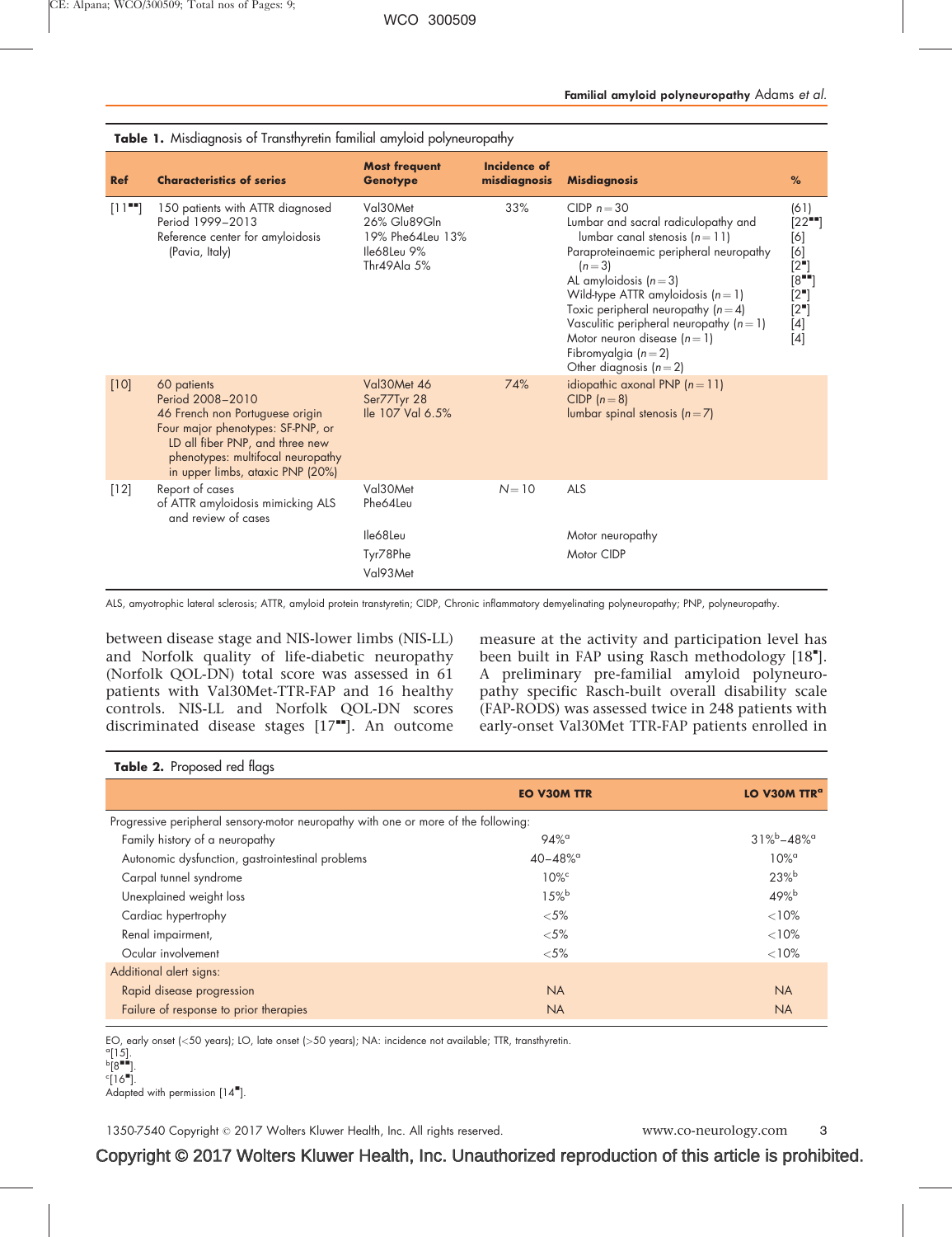Portugal. An ordinal-based 24-item FAP-symptoms inventory questionnaire was also assessed. A final 34-item FAP-RODS was constructed fulfilling Rasch requirements and is a disease-specific interval measure suitable for detecting activity and participation restrictions in patients with TTR-FAP. The association between severity of neuropathy and disease stage, and the rate of neuropathy progression was assessed in a retrospective cross-sectional analysis of a multinational population of 283 patients with TTR-FAP  $[8"']$  $[8"']$ . NIS was associated with functional scales of locomotion, PND score, and FAP stage. There was an inverse association between right hand manual grip strength and the PND score, with an observed reduction in median grip strength from 30.8 kPa for PND score I to 6.0 for PND score IV.

## SMALL FIBER NEUROPATHY INVOLVEMENT

New tools must be found for earlier diagnosis. Sudomotor function failure is one of the autonomic neuropathy manifestations of TTR-FAP. A study investigated the pathology and clinical significance of sudomotor denervation among 28 patients with Ala97Ser TTR and late-onset disabling neuropathy  $[19$ . Autonomic symptoms were present in 22 patients (78.6%). Skin biopsies were performed on the distal leg of TTR-FAP patients. Sudomotor innervation was stained with two markers: protein gene product 9.5 (PGP 9.5), and vasoactive intestinal peptide, a sudomotor nerve functional marker. The sweat gland innervation index for PGP 9.5 (PGP 9.5) and vasoactive intestinal peptide of TTR-FAP patients were significantly lower than those of age and sex-matched controls. Patients with orthostatic hypotension or absent sympathetic skin response at palms were associated with lower sweat gland innervation index PGP 9.5.

The diagnostic value of a new 3 min and noninvasive sudomotor test (SUDOSCAN by Impeto Medical, Inc.; Paris, France) was assessed in TTR-FAP [\[20](#page-8-0)"[\].](#page-8-0) In total, 133 TTR-FAP Val30Met carriers, divided in asymptomatic and symptomatic stage 1 were compared with 37 healthy controls. The right sural sensory nerve action potential (SNAP), the plantar sympathetic skin response, and the electrochemical skin conductance (ESC) measured by Sudoscan in both hands and feet were analyzed. All neurophysiological measures were significantly worse in the symptomatic patients. Feet ESC was the only test distinguishing symptomatic patients with autonomic dysfunction from those without, and both groups from asymptomatic carriers and healthy controls. Feet ESC showed 76% sensitivity and 85% specificity for detection of dysautonomia.

## EARLY SKIN DENERVATION IN TRANSTHYRETIN FAMILIAL AMYLOID POLYNEUROPATHY

To assess early skin denervation in TTR-FAP, intraepidermal nerve fiber density (IENFD), and clinical findings were investigated in 32 patients with TTR-FAP, 11 asymptomatic mutation carriers, and 23 healthy volunteers. IENFD values were reduced in patients with the V30M mutation, patients with non-V30M mutations, compared with healthy controls. Skin denervation also occurred in presymptomatic V30M mutation carriers. The IENFD was correlated with disease duration and various peripheral neuropathy parameters such as sensory impairment in the Kumamoto clinical score, heatpain detection threshold, and SNAP. IENFD may thus be useful for early diagnosis and may serve as a biomarker in clinical trials for TTR-FAP  $[21$ <sup> $H$ </sup>[\].](#page-8-0)

## CONFOCAL CORNEAL MICROSCOPY TO ASSESS SMALL FIBER DENERVATION

A prospective, single-center, cross-sectional controlled study determined the correlation of small fiber neuropathy with in-vivo confocal microscopy (IVCM) of the corneal nerves, a rapid noninvasive technique in patients with TTR-FAP  $[22$ <sup> $\blacksquare$ </sup>. Fifteen patients with TTR-FAP underwent a complete neurologic examination, including NIS-LL, hand grip strength, and evaluation of autonomic dysfunction, as well as nerve conduction and ESC studies, and IENFD quantification. They underwent complete ophthalmologic assessment, including IVCM. The corneal nerve fiber length (CNFL) was shorter in patients than controls. There was a correlation between CNFL and the severity of small fiber neuropathy and sensorimotor neuropathy according to NIS-LL. Patients with altered SNAP and IENFD had a shorter CNFL. The CNFL could be measured in all patients thus avoiding the floor effect seen with other neuropathy measures such as SNAP  $(n=11)$ and IENFD  $(n=4)$ .

#### IN-VIVO DETECTION OF LARGE NERVE INJURY IN TRANSTHYRETIN FAMILIAL AMYLOID POLYNEUROPATHY BY MAGNETIC RESONANCE NEUROGRAPHY

Lower limb nerve injury in TTR-FAP was assessed and quantified in vivo by high-resolution magnetic resonance neurography (MRN) [\[20](#page-8-0)"[\]](#page-8-0). Twenty study participants with TTR gene mutation were investigated: 13 patients with polyneuropathy and seven asymptomatic carriers and compared to age and sexmatched controls. MRN (3T) was performed with large longitudinal coverage in lower limbs by using

www.co-neurology.com

• Number 00 • Month 2017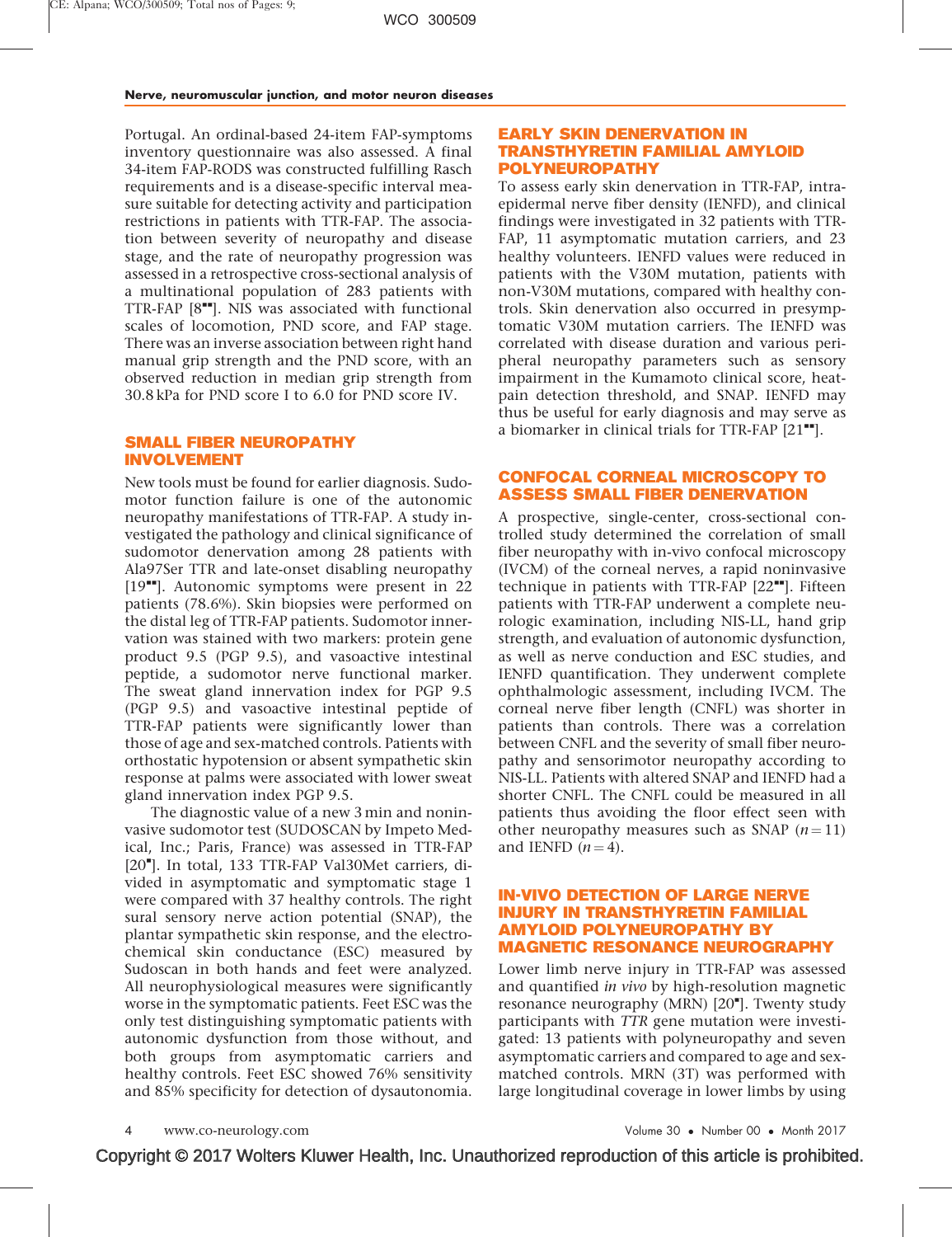axial T2-weighted and dual echo turbo spin echo 2D sequences with spectral fat saturation. Precise manual segmentation of lower limbs nerves was performed on each slice. Histogram-based normalization of nerve–voxel signal intensities was performed using the control group as normative reference. Nerve–voxels were subsequently classified as lesion voxels if a threshold of 41.2 (normalized signal intensity) was exceeded. The total number of nerve– lesion voxels (cumulated from proximal-to-distal) was significantly higher in symptomatic patients versus asymptomatic carriers and controls. It was also higher in asymptomatic carriers compared to controls. Lower limb nerve injury could be detected and quantified in vivo on microstructural level by MRN in both symptomatic TTR-FAP and in yet asymptomatic carriers.

## DETECTION OF AMYLOID DEPOSIT IN THE SKIN BY ABDOMINAL FAT ULTRASONOGRAPHY

Abdominal fat ultrasonography (AFUS) was assessed as a noninvasive screening method for TTR-FAP. Quantitative analysis of ultrasound B-mode imagery demonstrated a significant increase in mean echogenicity and a loss of the normal structure of the layers of fat tissue in 19 patients with TTR-FAP. The ultrasound features of the fat tissue and the degree of amyloid deposition seen histopathologically were significantly correlated. These results suggest that AFUS may be a valuable method for screening for  $TTR-FAP [23$  $TTR-FAP [23$ [\].](#page-8-0)

# FIRST EUROPEAN CONSENSUS FOR DIAGNOSIS, MANAGEMENT, AND TREATMENT OF TRANSTHYRETIN FAMILIAL AMYLOID POLYNEUROPATHY

The European Network for TTR-FAP (ATTReuNET) including delegates from 10 European countries, including nine National Referal Centers proposed a consensus on strategies for diagnosis and management of TTR-FAP. A structured approach to ongoing multidisciplinary care for the patient was also elab-orated [\[24](#page-8-0)"[\]](#page-8-0). A consensus recommended strategies for presymptomatic genetic testing and manage-ment of individuals at risk for TTR-FAP [\[25](#page-8-0)"[\]](#page-8-0). ATTReuNET experts concluded that genetic counselling for diagnosed individuals and at-risk family members is mostly beneficial and should be carried out with care by trained professionals. Systematic and regular monitoring of asymptomatic carriers is necessary to detect early signs of TTR-FAP. At least two related symptoms and positive biopsy findings for amyloid deposits are required to confirm

diagnosis of TTR-FAP, and to initiate antiamyloid therapy  $[26$ <sup> $\textdegree$ </sup>[\].](#page-8-0)

# PATHOGENESIS OF TRANSTHYRETIN FAMILIAL AMYLOID POLYNEUROPATHY NEUROPATHY

To better understand pathophysiology of peripheral neuropathy in TTR-FAP patients, the morphology of Schwann cells and endoneurial microvessels was examinated with electron microscopy  $[27"']$  $[27"']$ . Sural nerve biopsy specimens from 49 patients with Val30Met TTR-FAP were assessed, including 11 early-onset cases from endemic foci and 38 late-onset cases from Japan. Loss of nerve fibers with or without neighboring amyloid deposition was a common feature. The amount of amyloid deposition was greater relative to the extent of nerve fiber loss in early onset than late-onset cases. The Schwann cells, particularly of nonmyelinating type, that were close to amyloid fibrils appeared to be more atrophied in early onset than late-onset cases. The numbers of endothelial cell nuclei, endothelial cell profiles, and occluded microvessels were significantly increased in patients with TTR-FAP compared with 37 controls with neuropathy. Findings suggestive of the disruption of blood–nerve barriers were also found more frequent in patients with FAP, regardless of the presence of amyloid deposition. These findings suggest that amyloid fibrils can cause Schwann cell damage, resulting in the predominant loss of small fiber axons characteristic of early-onset cases and that vasculopathy may participate in the pathogenesis of neuropathy, as in late-onset cases.

# GENETIC FACTORS CAN MODULATE AGE AT ONSET IN TRANSTHYRETIN FAMILIAL AMYLOID POLYNEUROPATHY

Val30Met TTR-FAP shows a wide variation in age at onset between clusters, families and generations, and also between sexes in Portugal. Genes found to be associated with FAP Val30Met ATTR pathways may act as age at onset modifiers. A recent study explored the role of amyloid P component, serum (APCS) and retinol binding protein 4 (RBP4) genes studying the involvement of sex-linked genetic modifiers androgen receptor  $(AR)$  and  $17\beta$ -hydroxysteroid dehydrogenase (HSD17B1) genes in age at onset variation in Portuguese families. DNA from 318 patients was collected. A total of 18 tagging single nucleotide polymorphisms (SNPs) from APCS, RBP4, AR and HSD17B1 and five additional SNPs from APCS and RBP4 previously studied were genotyped. Findings were that APCS and RBP4 were associated with late age at onset. In addition,

1350-7540 Copyright © 2017 Wolters Kluwer Health, Inc. All rights reserved. www.co-neurology.com 5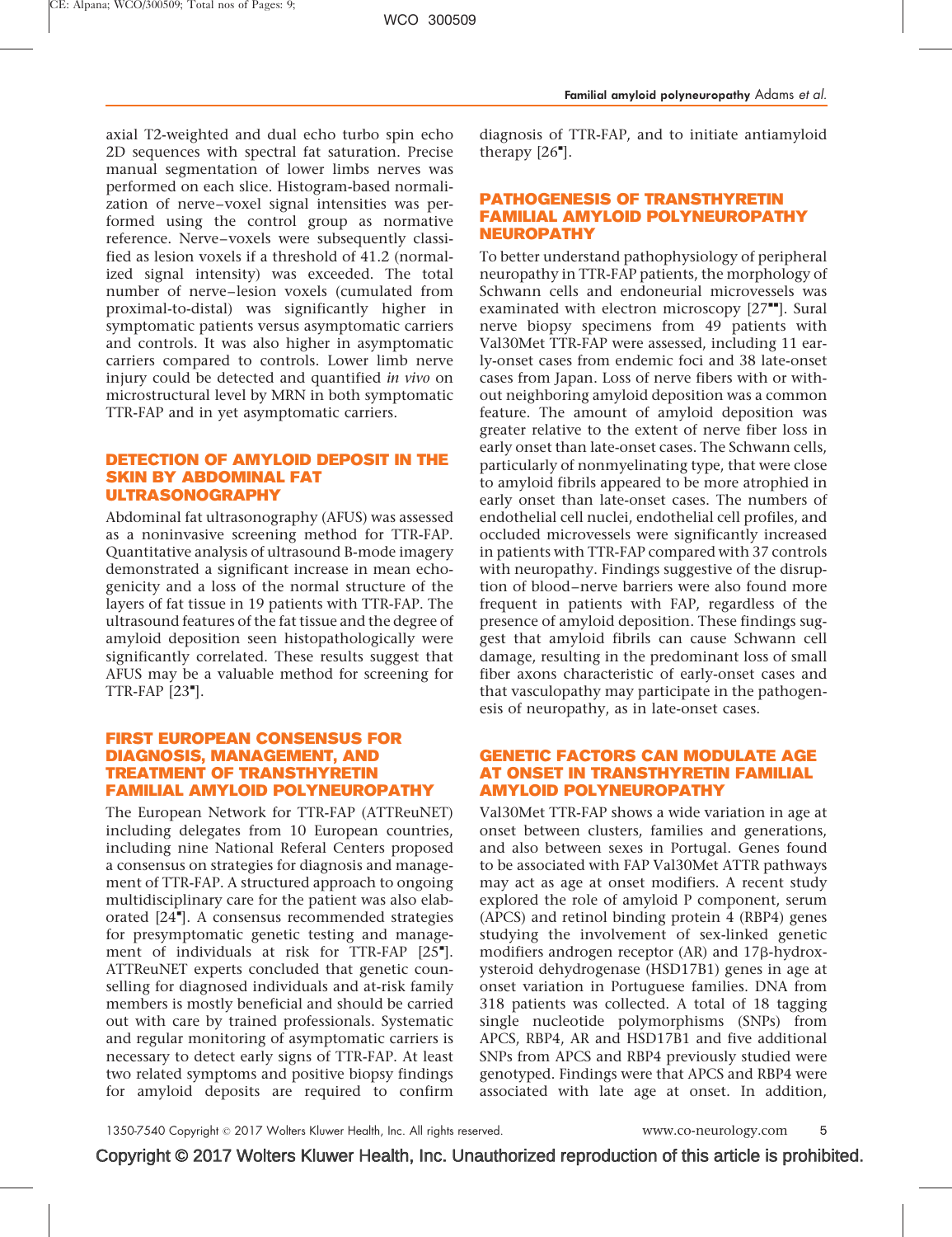rs11187545 of the RBP4 was associated with an early age at onset. For the AR, in the male group three SNPs were associated with an early age at onset, whereas in the female group four were associated with both an early and later age at onset [\[28](#page-8-0)"[\]](#page-8-0). Sixtytwo tagging SNPs from nine genes were analyzed in the same cohort of patients. Variants from six genes were significantly associated with early and/or late onset. A strong synergistic interaction between neutrophil gelatinase associated lipocalin and matrix metalloprotease-9 genes was confirmed. These findings showed that different genetic factors can modulate differently the onset of disease's symptoms with clinical implications in the genetic counseling and follow-up of mutation carriers [\[29\].](#page-8-0)

## THERAPY: BETTER SELECTION OF CANDIDATES FOR LIVER TRANSPLANTATION

LT was evaluated in a 20-year retrospective analysis of the FAP World Transplant Registry composed of 1940 patients, among which 1379 are alive. Overall, 20-year survival after LT was 55.3%. Multivariate analysis revealed modified body mass index, early onset of disease, disease duration before LT, and TTR Val30Met versus non-TTR Val30Met mutations as independent significant survival factors [\[30](#page-8-0)"[\].](#page-8-0) Prediction of long-term survival after LT for TTR-FAP was also assessed in a monocentric cohort of 215 consecutive patients largely investigated to assess neuropathic and cardiac involvement who underwent LT between 1993 and 2011  $[31$ <sup> $H$ </sup>[\].](#page-8-0) Over a median follow-up of 5.9 years after LT, 84 patients died, and cardiac events were the leading cause of

death. The significant pejorative factors for death were PND score at least III, orthostatic hypotension, New York Heart Association (NYHA) functional class more than I, QRS duration at least 120 ms, thickened interventricular septum. The risk prediction model proposed in this study accurately estimated the individual risk of death after LT for patients with TTR-FAP, with an online calculator  $[31$ <sup> $]$ </sup>. The identification of high-risk patients should lead to consider alternative therapies. In the same 215 consecutive TTR-FAP transplanted patients, evaluation of cardiac dysautonomia following LT is a valuable asset for predicting survival: 123-MIBG scintigraphy and heart rate response to atropine had better prognostic accuracy [\[32](#page-8-0)"[\]](#page-8-0). Ocular manifestations of Val30Met TTR-FAP are not influenced by liver transplantation in a meaningful way [\[33](#page-8-0)"[\]](#page-8-0).

#### ANTIAMYLOID MEDICINE

There are actually two innovative therapeutic approaches: TTR tetramer stabilizer and TTR gene silencing in clinical trials [\[34](#page-8-0)"[\]](#page-8-0)

TTR stabilizer tafamidis is proposed as first-line antiamyloid therapy in stage 1 TTR-FAP [\[24](#page-8-0)"[\].](#page-8-0) It obtained marketing authorization for delaying the neuropathy in Europe and other countries with good results in early onset V30M TTR-FAP. Early intervention with tafamidis provides long-term (5.5-year) delay of neurologic progression in TTR-FAP. Mean changes from baseline in NIS-LL was 5.3 points at 5.5 years [\[35](#page-8-0)"[\]](#page-8-0). Three open-label studies assessed the long term effect of tafamidis (20 mg daily) on late-onset TTR-FAP on functional progression and safety [\[36\]](#page-8-0) (Table 3). In one study which

| Table 3. Long-term course of transthyretin familial amyloid polyneuropathy patients on tafamidis |    |                                                             |                                    |                                    |                    |                                                         |                                                                              |                        |                                                    |
|--------------------------------------------------------------------------------------------------|----|-------------------------------------------------------------|------------------------------------|------------------------------------|--------------------|---------------------------------------------------------|------------------------------------------------------------------------------|------------------------|----------------------------------------------------|
| <b>References</b>                                                                                | N  | <b>TTR</b><br>variant                                       | <b>Stage at</b><br><b>baseline</b> | Mean age<br>at baseline<br>(years) | Mean<br><b>NIS</b> | <b>Patients</b><br>followed for<br>18 months<br>or more | <b>Progression</b><br>criteria                                               | <b>Results</b>         | <b>Mean change</b><br>of NIS score at<br>18 months |
| $[35$ <sup>"</sup> ]                                                                             | 53 | Val30Met                                                    | Stage 1                            | 38                                 | NIS-LL: 4.1        | 53                                                      | Change from baseline<br>of NIS-LL                                            |                        | <b>NIS-LL 5.3</b>                                  |
| $[37$ <sup>-1</sup> ]                                                                            | 61 | Val30Met 17 (28%)<br>Phe64Leu 16 (26%)<br>Glu89Gln 14 (23%) | Stage 1: 72%                       | 62                                 | 53                 | 34                                                      | Change of FAP Stage<br>Change of PND score<br>Increase of NIS<br>$>2$ points | 7/21 (33)<br>50<br>65% | 15.6 points                                        |
| $[36]$                                                                                           | 10 | Val30Met (90<br>Ser77Tyr (10%)                              | Stage 1: 60%                       | 61                                 | 31                 | 8                                                       | Increase of NIS score<br>Ambulatory status                                   | Worsening in 4         | 10 points                                          |
| [38]                                                                                             | 43 | Val30Met (47%)                                              | $PND > II : 47\%$                  | 59                                 | 34                 | 28                                                      | Increase of NIS<br>$>4$ points<br>Increase of mPND<br>score                  | 9% mPND $1 \dot{a}$ +  | 13 points                                          |

NIS: including sensory score in the big toe and index finger; reflex loss and weakness in the 4 limbs.

Stage 1 for FAP: walking unaided.

PND, polyneuropathy disability; NIS-LL, neuropathy impairment score in lower limbs; TTR, transthyretin.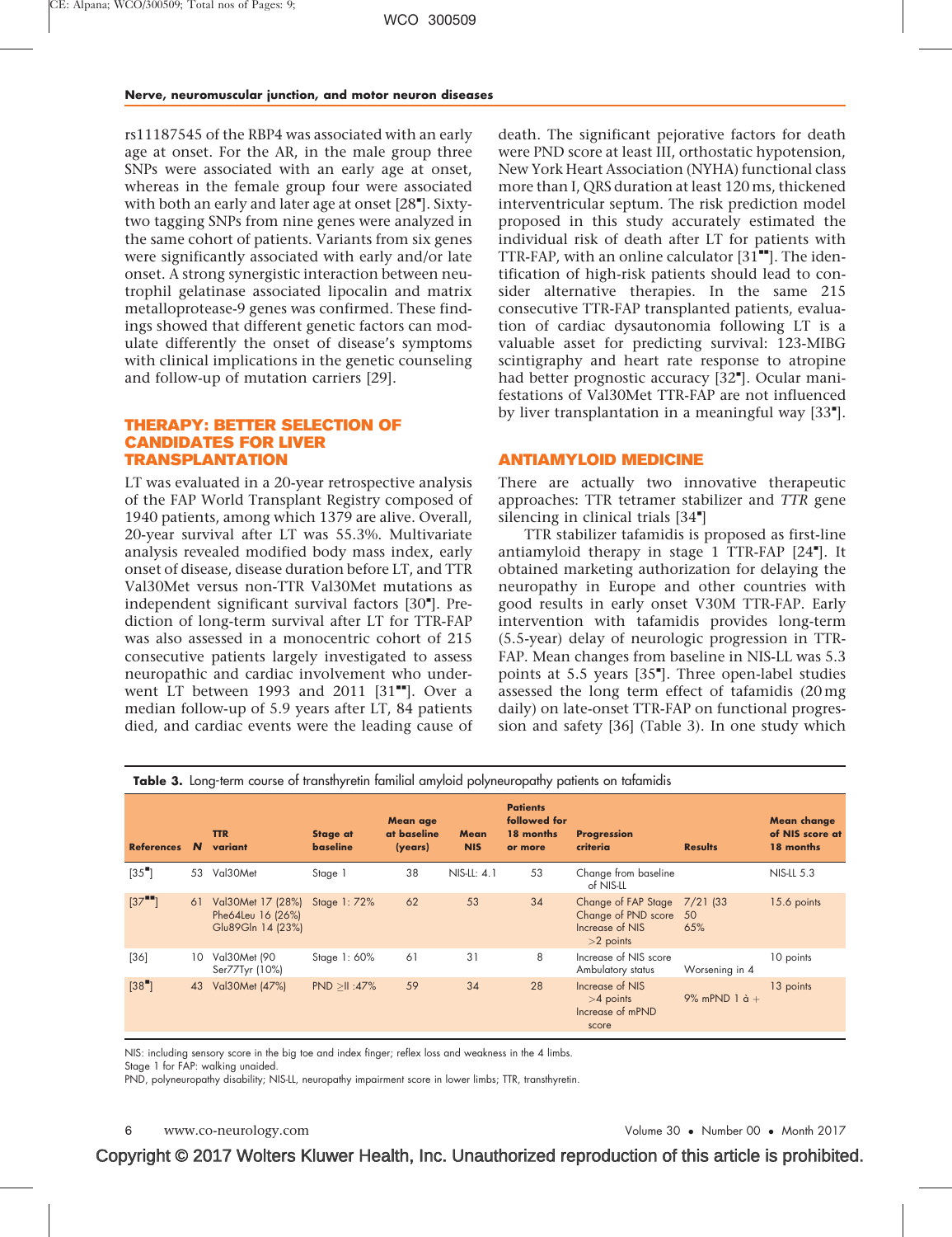enrolled 10 Japanese TTR-FAP patients, biochemical TTR stabilization was achieved in eight out of 10 patients at 1.5 years. The percentage of NIS-LL responders (increase from baseline in NIS-LL <2) was 40.0% (and mean NIS-LL change from baseline was 3.3 at 1.5 years) [\[36\].](#page-8-0) In a multicenter Italian observational study on 34 symptomatic TTR-FAP patients, Tafamidis was not able to prevent functional progression of the disease in 23 (43%) study participants, including altered locomotion  $(n = 16)$ and progression in NYHA score  $(n = 12)$  during follow-up period; the autonomic function progressed in 22 (56%) patients  $[37$ <sup> $\text{m}$ </sup>. In another monocentric study, the effect of Tafamidis in 43 TTR-FAP patients did not prevent the steady progression of the neuropathy in the long term. Deterioration of the neuropathy correlated to an older age at disease onset or treatment initiation and to poor clinical status at baseline. Body weight preservation was an impor-tant favorable prognostic factor [\[38](#page-8-0)"[\].](#page-8-0) Tafamidis was otherwise well tolerated in all studies. Close followup of late onset TTR-FAP on tafamidis is required.

# ONGOING CLINICAL TRIALS: TRANSTHYRETIN GENE SILENCING

TTR gene silencing is a new approach to antiamyloid treatment. Two important phase 3 clinical trials are ongoing in TTR-FAP using TTR gene silencing strategy; results will be available at the end of 2017. RNA silencing (SiRNA) was identified and encapsulated in lipid nanoparticle formulations targeting a conserved sequence in three untranslated regions of nonmutant and mutant mRNA in TTR, thereby affecting production of both mutant and wild-type TTR. SiRNA treatment was administered by intravenous infusion, it suppressed the production of both mutant and wild-type TTR by hepatocytes, thus establishing proof of concept, in humans, for an RNAi therapeutic targeting mRNA transcribed from a disease-causing gene [\[39\].](#page-8-0) Phase II administration of ALN-TTR02 (patisiran) in six patients led to rapid, dose-dependent, and durable knockdown of TTR, with the maximum effect seen at a dose of 0.3 mg/kg; levels of mutant and wild-type TTR were reduced to a similar extent with a mean level of knockdown of 85% after the second dose. Patisiran was generally well tolerated in FAP patients [\[40\].](#page-8-0) The primary objective of the ongoing phase II OLE study was to evaluate the safety of patisiran. Secondary objectives include patisiran's effect on TTR levels, QOL, and  $mNIS + 7$  neurologic score [\[41\]](#page-8-0). Twentyseven patients were enrolled in the study. Patisiran was generally well tolerated, six patients experienced serious adverse events unrelated to study drug. Sustained mean serum TTR lowering of  $\sim$ 80% was achieved for more than 24 months. 24-month data suggested improvement in neuropathy with a mean 6.7 point decrease in  $mNIS + 7$  $(n = 24)$  and a significant increase in sweat gland nerve fiber density in the distal leg [\[41\]](#page-8-0). A phase III multicenter, multinational, randomized, doubleblind, placebo-controlled study is now ongoing to evaluate the efficacy and safety of siRNA ALN-TTR02 in TTR-FAP [\[42](#page-8-0)"[\]](#page-8-0) (Table 4). Primary outcome measures are the difference between the ALN TTR02 and

Table 4. Ongoing phase III clinical trials for transthyretin gene silencing. Clinicaltrialgov identifier reference NCT01960348 NCT01737398 Medicine SiRNA patisiran (ALNTTR02)

| N° Clinical Trial<br><b>Gov identifier</b> | <b>Medicine</b>               | Dose /way of<br>adminis-tration                       | <b>Ratio active Study</b><br>drug versus<br>placebo | duration                  | inclusion<br>criteria                                                                                                                                                                                                                                                                            | exclusion<br>criteria                                                                    | <b>Primary</b><br>endpoint                                                                                                                                                                                         | <b>Population</b><br>$N =$ | <b>Estimated</b><br>completion<br><b>Date</b> |
|--------------------------------------------|-------------------------------|-------------------------------------------------------|-----------------------------------------------------|---------------------------|--------------------------------------------------------------------------------------------------------------------------------------------------------------------------------------------------------------------------------------------------------------------------------------------------|------------------------------------------------------------------------------------------|--------------------------------------------------------------------------------------------------------------------------------------------------------------------------------------------------------------------|----------------------------|-----------------------------------------------|
| NCT01960348                                | SiRNApatisiran<br>(ALN-TTRO2) | 0.3 <sub>mg</sub><br>3 weeks<br>intravenously         | 2/1                                                 | 18 months                 | <b>TTR-FAP</b><br>Symptomatic<br>Neuropathy<br>$NIS - total$<br>$10 - 100$<br>Amyloid deposit on biopsy<br>not mandatory                                                                                                                                                                         | NYHA > 2<br>$>$ PNDIIIb<br>Age $>85$ years<br>Other cause of<br>peripheral<br>neuropathy | Change from baseline<br>of modified<br>Neuropathy<br>Impairment<br>$Score+7$<br>$(mNIS + 7)$                                                                                                                       | $N = 200$                  | September<br>2017                             |
| NCT01737398                                | <b>ISIS-TTR Rx</b>            | 300 mg<br>3/week 1st week<br>than 1/week<br><b>SC</b> | 2/1                                                 | 65 weeks<br>$(15$ months) | <b>TTR-FAP</b><br>Symptomatic<br>NIS-total: 10-100<br>Stage 1 and Stage 2 FAP<br>patients with the<br>following:<br>Ability to walk unaided or<br>with the use of no more<br>than one stick/cane<br>Documented transthyretin<br>variant by genotyping<br>Documented amyloid<br>deposit by biopsy | NYHA > 2<br>$>$ PND IIIa<br>Age $>82$ years<br>NIS > 100                                 | Change from baseline<br>of the modified<br>Neuropathy<br><b>Impairment Score</b><br>$+7$ (mNIS + 7)<br>Change from baseline<br>in the Norfolk<br>Quality of Life<br><b>Diabetic</b><br>Neuropathy<br>questionnaire | $N = 195$                  | May 2017                                      |

TTR-FAP, transthyretin familial amyloid polyneuropathy; NIS, neuropathy impairment scores; NYHA, New York Heart Association; SiRNA, RNA silencing. Adapted with permission  $[34^{\bullet}]$  $[34^{\bullet}]$  $[34^{\bullet}]$ ,  $[42^{\bullet}]$  $[42^{\bullet}]$ , and  $[44^{\bullet}]$  $[44^{\bullet}]$ .

1350-7540 Copyright © 2017 Wolters Kluwer Health, Inc. All rights reserved. www.co-neurology.com 7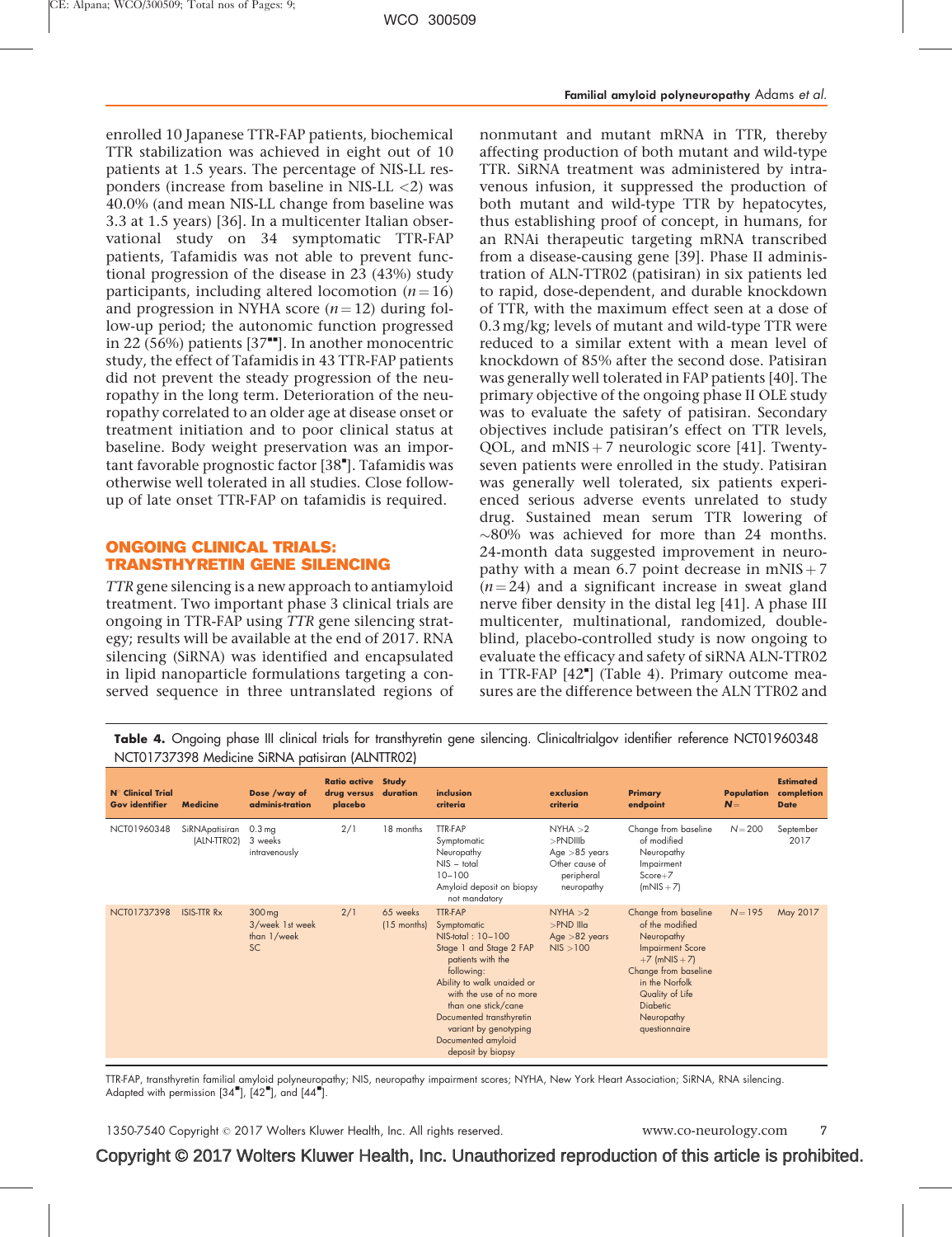<span id="page-7-0"></span>placebo groups in the change from baseline of  $mNIS + 7$  [\[42](#page-8-0)"[\].](#page-8-0) Final results will be available at the end of 2017.

#### ANTISENSE OLIGONUCLEOTIDES

IONIS-TTRRx (IONIS 420915) is a 2nd generation 2'- O-(2-methoxyethyl) modified '2'-methoxyethyl antisense oligonucleotide (ASO) that targets the TTR RNA transcript and reduces the levels of the TTR transcript through an RNaseH1 mechanism of action, leading to reductions in both mutant and wildtype TTR protein. The activity of IONIS-TTRRx to decrease TTR protein levels was studied in transgenic mice bearing the Ile84Ser human TTR mutant, in cynomolgus monkeys and in healthy human volunteers. Robust  $($ >80%) reductions of plasma TTR protein were obtained in all three species treated with IONIS-TTRRx. These effects were dose-dependent and lasted for weeks postdosing. In a Phase 1 healthy volunteer study, treatment with IONIS-TTRRx for 4 weeks was well tolerated. TTR protein reductions up to 96% in plasma were observed [\[43](#page-8-0)"[\].](#page-8-0) There is ongoing Phase 3 randomized, double-blind, placebo-controlled study development of IONIS-TTRRx to assess the efficacy and safety of ASOs, IONIS, in FAP patients which began in 2013 [\[44](#page-8-0)"[\].](#page-8-0) In total, 300 mg IONIS-TTRRx are administered subcutaneously three times the first week and once weekly for the next 63 weeks. Efficacy of IONIS-TTRRx is assessed by change from baseline in the  $mNIS + 7$  IONIS' score, which correlated with dis-ability and health scores [\[45](#page-8-0)<sup>\*</sup>[\]](#page-8-0) and in the Norfolk QOL-DN questionnaire (Table 4).

#### **CONCLUSION**

TTR-FAP is a ubiquitous disease, new tools have emerged to better assess the disease, including the quantification of small fibers. The panel of antiamyloid therapies is developing with a TTR stabilizer in the early stages, generic TTR drugs are being tested in Phase 3 clinical trials. Results will be available by the end of 2017.

#### Acknowledgements

D.A. has received honoraria from Company Alnylam and Pfizer for participation in Symposium. C.C. has received honoraria from Pfizer for participation in Symposium.

# Financial support and sponsorship

None.

#### Conflicts of interest

There are no conflicts of interest.

#### REFERENCES AND RECOMMENDED READING

Papers of particular interest, published within the annual period of review, have been highlighted as:

- of special interest
- $\Box$  of outstanding interest
- 1. Parman Y, Adams D, Obici L, et al. Sixty years of transthyretin familial amyloid && polyneuropathy (TTR-FAP) in Europe: where are we now? A European
- network approach to defining the epidemiology and management patterns for TTR-FAP. Curr Opin Neurol 2016; 29(Suppl 1):S3–S13.

An update of TTR-FAP in Europe with an historical overview of European contribution in progress for this disease.

- 2. Zhen DB, Swiecicki PL, Zeldenrust SR, et al. Frequencies and geographic & distributions of genetic mutations in transthyretin and nontransthyretin-related familial amyloidosis. Clin Genet 2015; 88:396–400.
- Report of TTR-FAP in USA according to Mayo Clinic's experience.
- 3. Liu G, Ni W, Wang H, et al. Clinical features of familial amyloid polyneuropathy & carrying transthyretin mutations in four Chinese kindreds. J Peripher Nerv Syst 2017; 22:19–26.
- An overview of TTR-FAP in Republic Popular of China.
- 4. Pan D, Bouligand J, Guiochon-Mantel A, Adams D. FAP in India: a first genetically proven case. Orphanet J Rare Dis 2015; 10(Suppl 1):20.
- 5. Carr AS, Pelayo-Negro AL, Evans MR, et al. A study of the neuropathy & associated with transthyretin amyloidosis (ATTR) in the UK. J Neurol Neuro-
- surg Psychiatry 2016; 87:620–627.
- Report of english cases of TTR-FAP, characteristics, and course.
- 6. Durmus-Tekçe H, Matur Z, Mert Atmaca M, et al. Genotypic and phenotypic presentation of transthyretin-related familial amyloid polyneuropathy (TTR-FAP) in Turkey. Neuromuscul Disord 2016; 26:441–446.
- 7. Buades-Reinés J, Raya-Cruz M, Gallego-Lezaún C, et al. Transthyretin & familial amyloid polyneuropathy (TTR-FAP) in Mallorca: a comparison between late- and early-onset disease. J Peripher Nerv Syst 2016; 21:352–356.
- Comparative presentation and course of early versus late onset of TTR-FAP.
- 8. Mariani LL, Lozeron P, Théaudin M, et al. Genotype-phenotype correlation and
- && course of transthyretin familial amyloid polyneuropathies in France. Ann Neurol 2015; 78:901–916.

A description of natural history of TTR-FAP in France, a nonendemic country, with an extremely severe disease in the three main mutations compared to classical early onset portuguese genotype Val30Met.

9. Adams D, Coelho T, Obici L, et al. Rapid progression of familial amyloidotic & polyneuropathy: a multinational natural history study. Neurology 2015; 85:675–682.

A large multinational study of TTR-FAP with European and USA cases showing different characteristics and severity according to genotype and description of modeized progression of the disease.

- 10. Adams D, Lozeron P, Theaudin M, et al. Regional difference and similarity of familial amyloidosis with polyneuropathy in France. Amyloid 2012; 19(Suppl 1):61–64.
- 11. Cortese A, Vegezzi E, Lozza A, et al. Diagnostic challenges in hereditary
- **Example 18 amorger** transthyretin amyloidosis with polyneuropathy: avoiding misdiagnosis of a treatable hereditary neuropathy. J Neurol Neurosurg Psychiatry 2017; 88:457–458.

Description of misdiagnosis of TTR-FAP in an important monocentric study in Italy. 12. Lozeron P, Lacroix C, Theaudin M, et al. An amyotrophic lateral sclerosis-like

- syndrome revealing an amyloid polyneuropathy associated with a novel transthyretin mutation. Amyloid 2013; 20:188–192.
- 13. Ishida K, Nishida T, Niimi Y, et al. Elderly onset vitreous opacities as the initial & manifestation in hereditary transthyretin (ATTR Val30Met) carries. Ophthalmic Genet 2017; 1–5.
- Unusual inaugural ocular manifestation in TTR-FAP.
- 14. Conceição I, González-Duarte A, Obici L, et al. 'Red-flag' symptom clusters in
- & transthyretin familial amyloid polyneuropathy. J Peripher Nerv Syst 2016;  $21:5-9.$
- Attempt to define red flags to improve diagnosis of TTR-FAP.
- 15. Koike H, Misu K, Ikeda S, et al. Type I (transthyretin Met30) familial amyloid polyneuropathy in Japan: early vs late-onset form. Arch Neurol 2002; 59:1771–1776.
- 16. Samoes R, Taipa R, Valdrez K, et al. Amyloid detection in the transverse carpal & ligament of patients with hereditary ATTR V30M amyloidosis and carpal tunnel syndrome. Amyloid 2017; 1–5.

Prevalence of carpal tunnel syndrome in Val30Met TTR-FAP in early onset portuguese population.

17. Coelho T, Vinik A, Vinik EJ, et al. Clinical measures in transthyretin familial ■■ amyloid polyneuropathy. Muscle Nerve 2017; 55:323-332.

Study showing a good correlation between the NIS score and Norfolk-diabetic neuropathy quality of life in TTR-FAP.

18. Pruppers MH, Merkies IS, Faber CG, et al. The Val30Met familial amyloid & polyneuropathy specific Rasch-built overall disability scale (FAP-RODS(©)).

J Peripher Nerv Syst 2015; 20:319–327.

Building a FAP-RODS for Met30TTRFAP.

www.co-neurology.com

• Number 00 • Month 2017